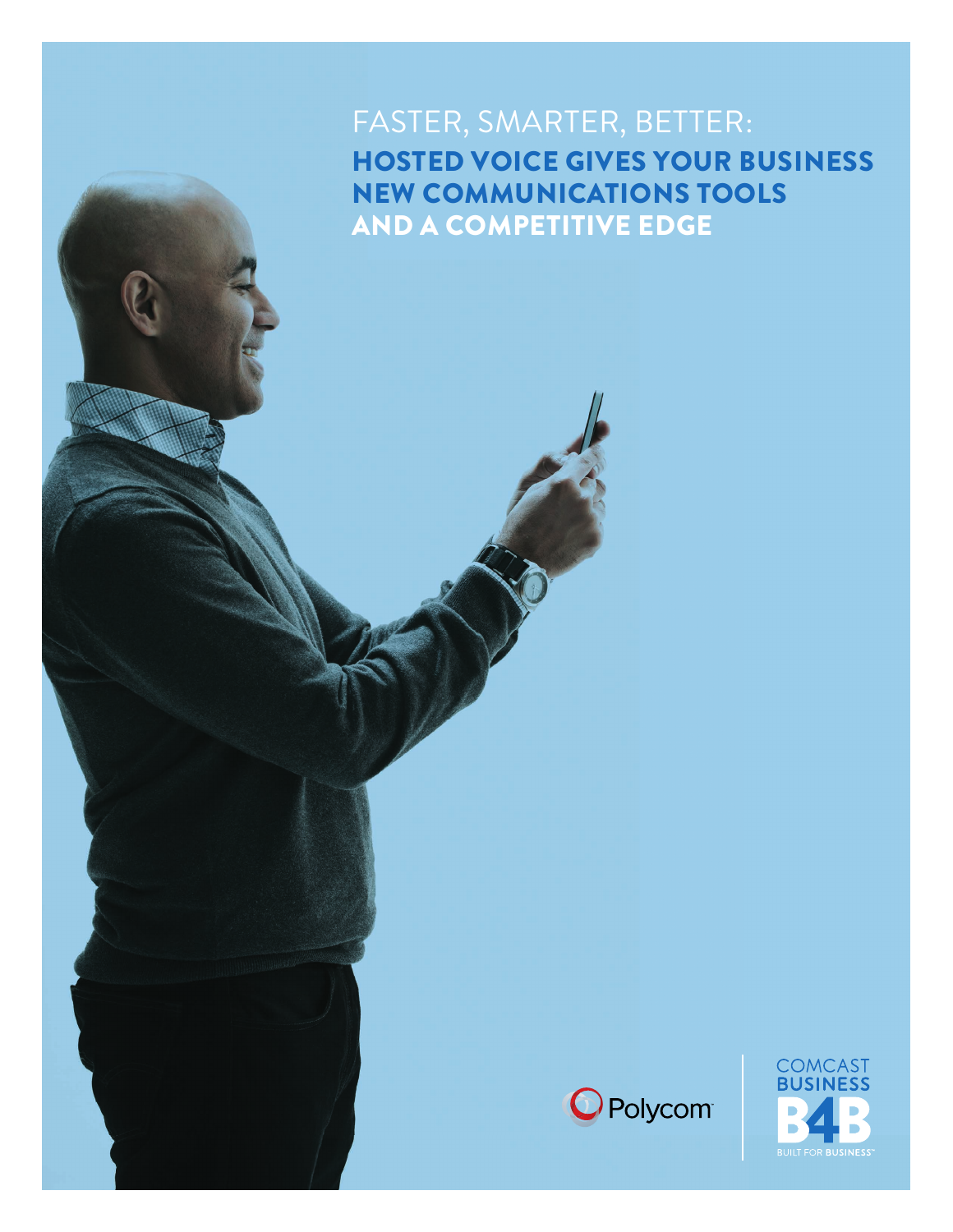### FASTER, SMARTER, BETTER: HOSTED VOICE GIVES YOUR BUSINESS NEW COMMUNICATIONS TOOLS AND A COMPETITIVE EDGE

**There are a lot of ways to describe the growth of cloud-based services:** rapid, burgeoning, and even, perhaps, dramatic. But one thing it isn't is surprising – that growth makes a lot of sense. When applications are hosted on a provider's infrastructure – operated, maintained and upgraded by that vendor – businesses reap a host of important benefits. They can get cutting-edge technology without making hefty capital investments. They can pay affordable monthly fees. And they can access hosted voice service at any time, from any location where there is network connectivity.

The real beauty of cloud-based services, however, is that these advantages are just a starting point. Hosted applications can change – and dramatically improve – the way businesses work. Nowhere, perhaps, is that more apparent than when it comes to hosted voice.

Today's businesses need to be mobile and nimble. They need to move fast and often move wide, increasing their footprint without increasing their headaches. They need to be responsive to customers and foster collaboration between employees. In this multi-part guide, created by Comcast Business, companies can see how hosted voice is uniquely positioned to support, and boost, all of these traits – traits that aren't just good for business, but crucial for success.

In the sections that follow, we'll look at topics including:

- How hosted voice empowers today's increasingly mobile workforce.
- The unique and productivity enhancing features of cloud-based voice.
- How the best hosted voice systems are flexible enough to let your employees work the way they like, with the devices they prefer.
- The benefits of bundling: Why providers that combine hosted voice service with a dedicated network have an edge over vendors that only sell hosted voice service.
- How to choose a provider that isn't just a vendor, but like a business partner.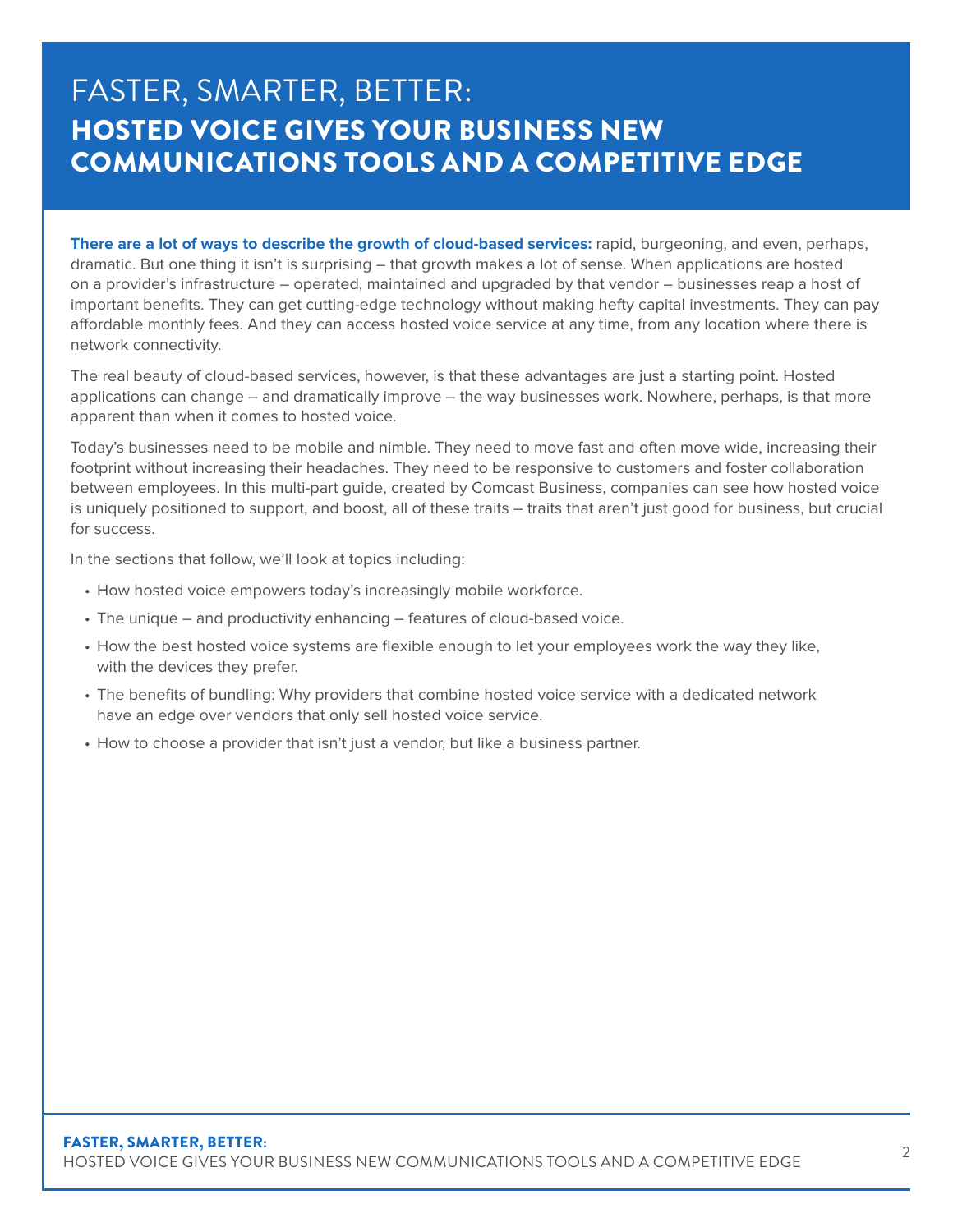# PUTTING THE MUSCLE IN MOBILITY: HOW HOSTED VOICE UNTETHERS YOUR WORKFORCE

Not long ago, an employee away from their desk was an employee with limited ability to get the job done. Many of the resources they'd need – like quick access to people and information – were often lacking, resulting in delays and inefficiency. Today, that's no longer the case. Mobile technologies – lead by smartphones, laptops, and high-speed networks – are empowering off-site workers to an unprecedented degree. Not surprisingly, these tools are rapidly catching on. More than 60 percent of North Americans now use their smartphones for work, according to the June 2013 Mobile Workforce Report by iPass Inc.

But there's a challenge: How to leverage these new capabilities to give employees more mobility, and to give companies optimal results. Hosted voice is one way forward-thinking businesses are doing just that.

With cloud-based voice, it is the system's provider that houses and operates the core hardware and software. This service makes the user's location irrelevant. No longer do employees need to be hardwired into an onpremises infrastructure to use their full suite of communications tools, from voicemail to conferencing to speed dialing. Instead, they need only access the cloud from their phone or laptop. And with hosted voice, it's not just traditional tools that users get, but special features expressly designed for mobile users, such voicemail-to-email capability and a single phone number that rings on any designated device.

The result: a business operating with improved efficiency – and gaining a competitive edge. Indeed, hosted voice makes the following not just possible, but easily achievable:

- **Improved customer communications.** When customers can reach their business contacts via a single number – thanks to cloud-based features like "Be Anywhere" from Comcast Business VoiceEdge™ – they can get faster responses and attention. From troubleshooting to purchase orders, callers can get what they need faster. That translates into better customer service – and stronger customer relationships.
- **Better collaboration with colleagues and a jump start on innovation.** Getting ahead of the competition and staying there – requires innovation and rapid development cycles. By giving employees the same communications tools on the go as they have in the office, cloud-based voice helps keep them connected and accessible. A sudden stroke of genius can get communicated, and acted upon, immediately – and collaboration no longer has to wait until everyone is back at their desks.
- **Improved productivity.** The advanced features of hosted voice don't just boost accessibility, but flexibility. Employees can work more effectively no matter where they are, and under conditions that would previously bring business to a halt. When inclement weather – or a sudden emergency – shuts an office, your workforce can still leverage a full suite of voice communications tools. Even when more mundane events – like a mid day dental appointment – pop up, productivity doesn't have to suffer. With Business VoiceEdge, users can start a call on their office phone and then switch seamlessly to their cell phone. So they can take care of your business even when they have to take care of their own.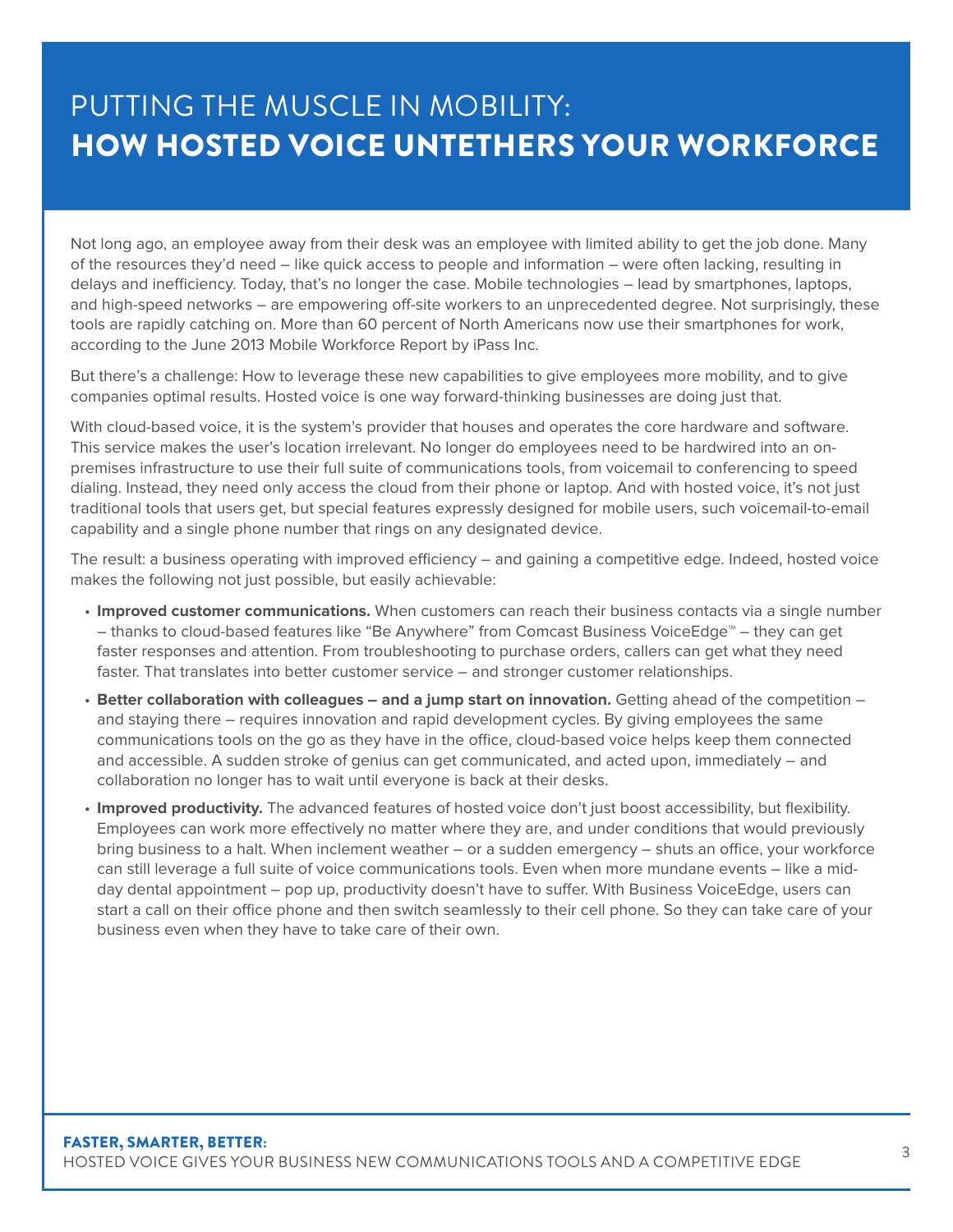# THE ANYWHERE, ANYTIME OFFICE: WITH HOSTED VOICE, PRODUCTIVITY IS NO LONGER DESKBOUND

For businesses looking to expand, leverage mobility, and improve customer service, cloud-based voice offers a secret weapon. Actually, it offers several. Advanced features help keep employees accessible and productive no matter where they are – which keeps them in the know, and on top of crucial matters. To see how these capabilities can enhance the way your business works, consider two core features of Comcast's Business VoiceEdge™, a hosted voice solution:

- **Be Anywhere.** Today's employees are increasingly mobile, working from home, from branch offices and client sites, and from hotels and airports. They're also working on an array of devices, including smartphones and laptops. Comcast's "Be Anywhere" feature gives them the flexibility to work where, and how, they want, yet still be readily available for customers, clients, and colleagues. With "Be Anywhere," VoiceEdge users are reachable via a single phone number – so callers need not remember multiple different numbers and hope they dial the right one. Users can choose which device rings – such as their cell phone, home phone, or laptop – when someone dials their office number. They can even set "Be Anywhere" to ring all of their devices simultaneously, with the call automatically handled by whichever answers first. The result: seamless mobility – and the ability to act, and interact, wherever and whenever you need to.
- **Remote Office.** Receiving business calls outside the office is critical, but so, too, is the ability to make and manage them. The "Remote Office" feature of Business VoiceEdge lets mobile users receive calls as easily as if they were sitting at their desks. Employees can access and use their VoiceEdge service – with all features and functionality – from any end point: a home phone, a hotel room phone, a phone at a client site, and so on. In short, any telephone becomes their office phone, complete with extension dialing, call transfers, and conference call capability.

Cloud-based voice may make location irrelevant, but your company's performance will never be. The advanced features of Business VoiceEdge help keep your business running smoothly – and help keep you ahead of the pack.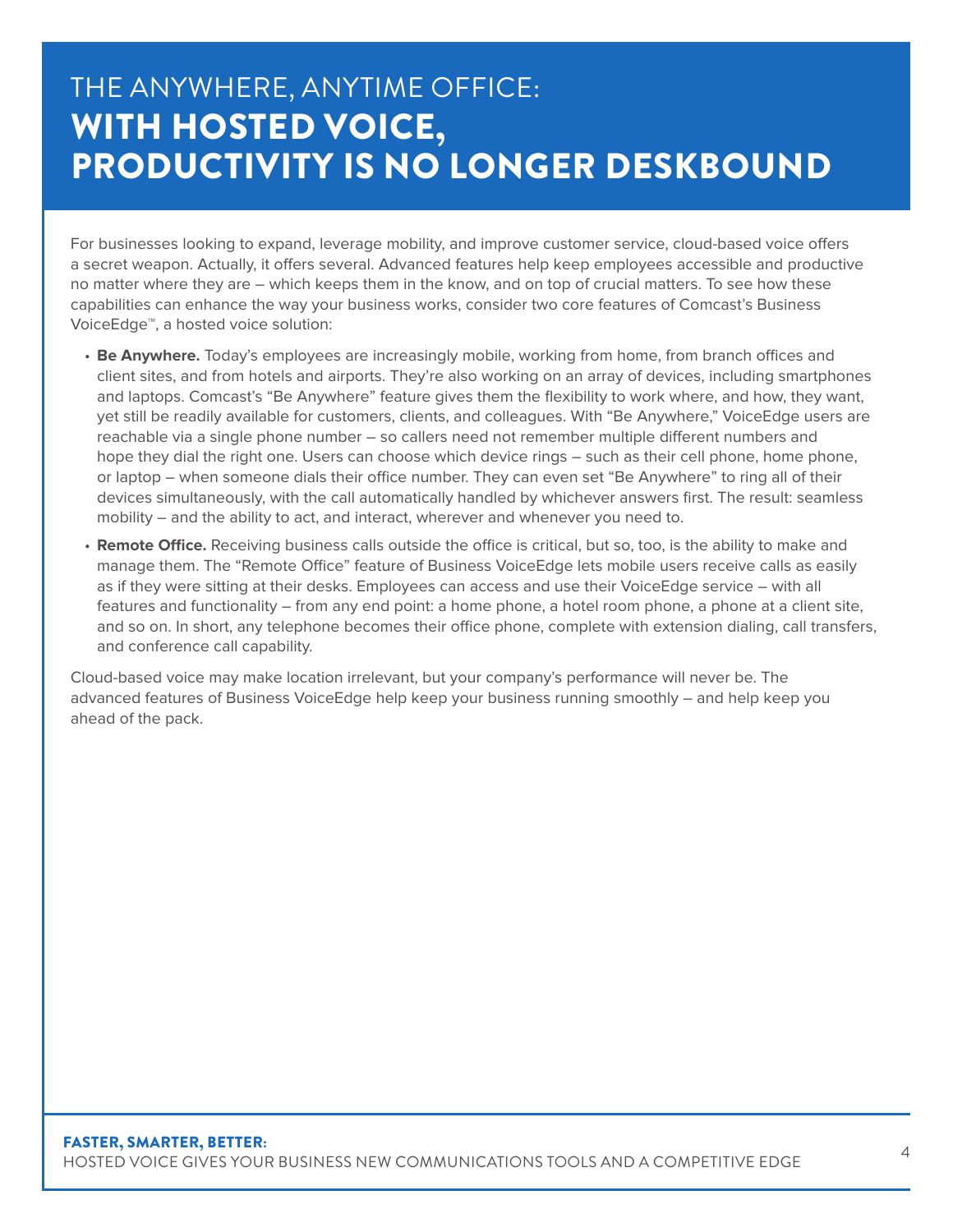# PRODUCTIVITY MADE TO ORDER: HOSTED VOICE FITS IN WITH ANY WORKSTYLE

Cloud-based voice delivers financial benefits and eliminates support and maintenance headaches – great news for the C-suite. But what employees want to know is how it impacts the way they do their job. Flexibility is key: Different users rely on different tools, whether it is a traditional phone, smartphone, or laptop. The best hosted voice solutions understand this, and are designed to fit in with any workstyle – to maximize it instead of disrupting it. Comcast's Business VoiceEdge™, for example, features unique components that let employees leverage their tools of choice.

- **Business VoiceEdge Mobile App.** Available as a free download for both iOS and Android, the Business VoiceEdge Mobile App enables subscribers to set and change their 'Be Anywhere' settings from their smartphone – so they are readily available to anyone dialing their office phone number. The app – which features an intuitive user interface designed for smaller screens – also provides access to their company's directory, as well as their voicemail. Users can take advantage of extension dialing, too. And of course, any calls made through the app display the user's business phone number on the other end. So to customers, colleagues, and clients, it will always appear that you're sitting at your desk – even when you are thousands of miles away from it.
- **VoiceEdge Softphone.** Laptop-toting employees also need a full suite of voice features and the VoiceEdge softphone gives them just that. The software, which works with any PC or Mac, lets users make and receive calls, dial by extension, access voicemail, and forward calls – just like a traditional business phone. But there the similarities end. Softphone users get some handy additional touches, including the ability to see in-coming call alerts while working within an application (such as email or word processing). They'll have the option to take the call, or forward it accordingly – so they can keep working, or drop everything, as circumstances warrant. The VoiceEdge softphone also integrates with a computer's video camera, enabling video calls with HD-quality voice.
- **VoiceEdge Toolbar.** Another way Business VoiceEdge helps users stay accessible without interrupting their workflow is through the Corporate Telephony Toolbar. It's an easy-to-install plug-in that gives users of Microsoft® Outlook, Microsoft Internet Explorer, and Mozilla Firefox one-click access to the VoiceEdge platform. So they can access voicemail and settings, and even make calls with the click of a mouse – all without leaving the application in which they are working.

Cloud-based voice has the potential to revolutionize the way people work – and with advanced features like these, that potential can quickly be realized.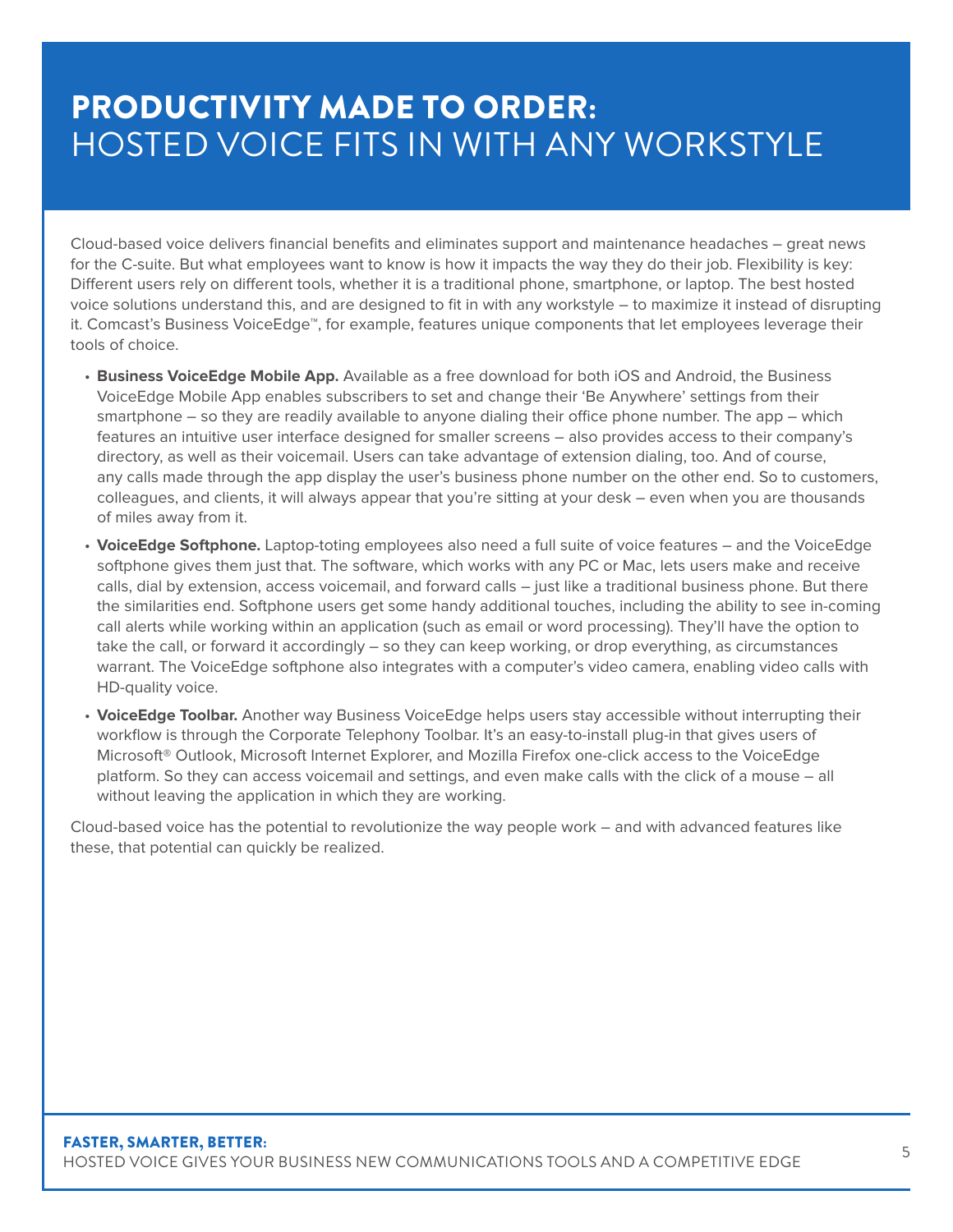# BUNDLE UP: PROVIDERS PAIRING VOICE AND NETWORK SERVICE HAVE THE EDGE AND GIVE YOU ONE, TOO

Given the advantages of cloud-based voice, its growing popularity among businesses is easy to understand. So, too, is the increasing number of vendors entering the market, each offering its own hosted voice service. How to choose among them? It's an important question and, for many companies, bound to be a challenging one. But coming up with the right answer doesn't have to be difficult.

To start, consider that hosted voice really involves two components: the voice service itself, and the network it runs over. Many vendors offering cloud-based voice sell it as a standalone product. But it really doesn't stand alone, for once you buy the voice service, you have to integrate it with a network. That means two services, from two vendors, with two infrastructures and two support organizations. It also means the integration may not be as seamless, easy, or efficient as you'd like. And if problems arise, you'll first have to determine whose domain it falls under – which only delays the solution.

A provider that can bundle hosted voice with the network can offer a compelling value proposition. When the two key components of cloud-based voice are operated by the same vendor, the integration is built in before you make your first call. Bundled voice and network also means that you have a single point of contact for support – no small thing for businesses that need their questions answered quickly and their troubleshooting done immediately.

Even more importantly, when there is a dedicated network for voice traffic, your calls aren't fighting for bandwidth with everything traveling over your data network.

A dedicated voice network is included in the price, which means not only performance advantages over a la carte solutions, but often financial ones, too. And by monitoring and managing the network itself, Comcast can ensure that voice traffic moves efficiently. That lets it offer service-level agreements guaranteeing that the performance you need is the performance you get. Comcast Business VoiceEdge™ was developed from the ground up to provide the benefits of managed voice and cloud technology.

Today's businesses want to grow their footprint and their opportunities – not their headaches. A provider that can offer voice services with cloud capabilities helps companies to focus less on their technology – and more on their future.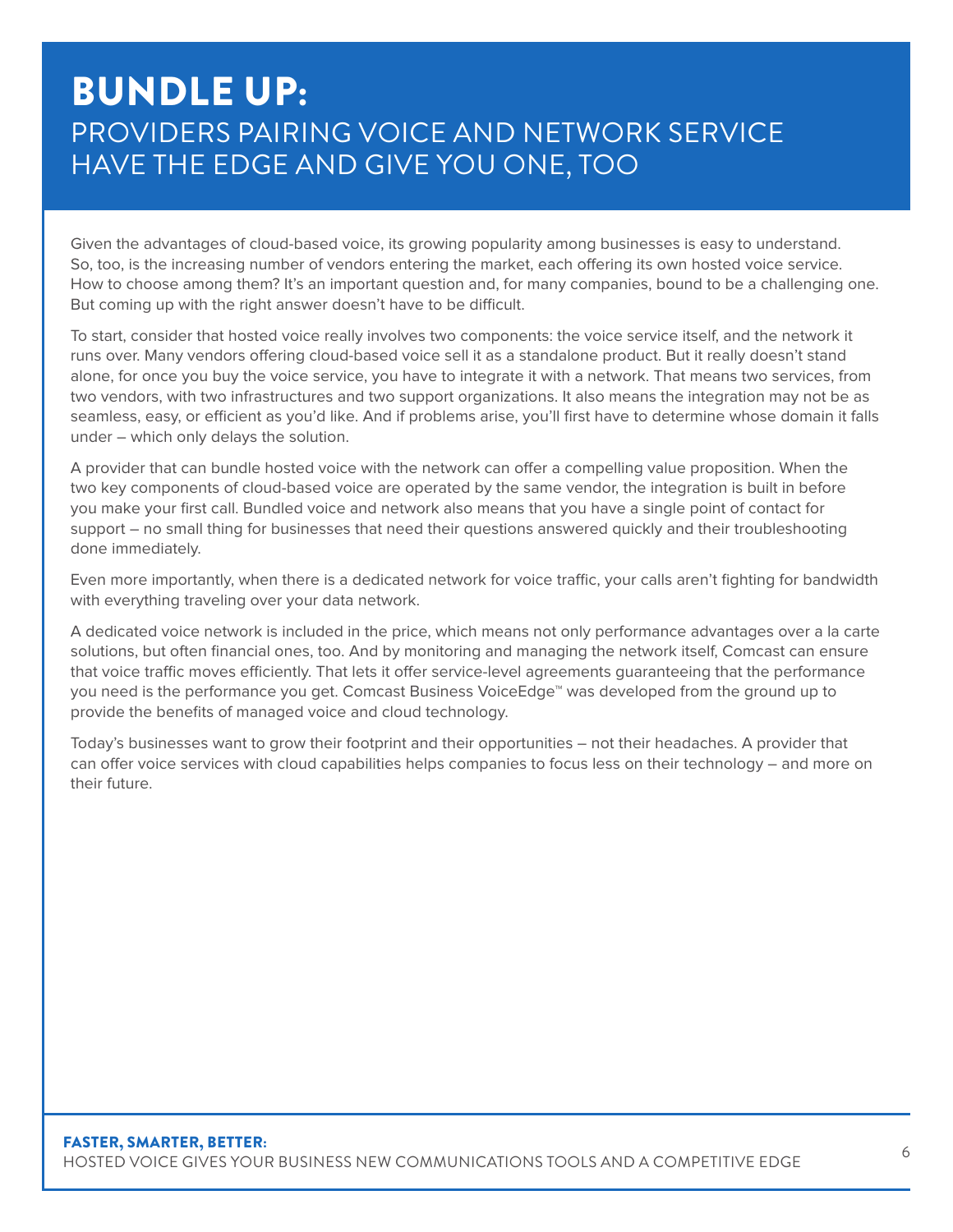# PARTNERS FOR VOICE – AND FOR THE FUTURE: USABILITY, EXPANDABILITY KEY TO CHOOSING A PROVIDER

The best hosted voice providers aren't just vendors for your business – they're like business partners. Offering cutting-edge communications tools, after all, is just a starting point. Features have to be accessible to users and easily managed and expanded. That means interfaces that are sophisticated yet simple to learn. It means readily available support and training. And it means a robust infrastructure that covers a wide footprint – as well as some contingencies.

No matter how compelling a hosted voice provider's solution appears, you'll want to do your due diligence before signing up for service. Cover the following points to help cover your bases:

- **How intuitive is the user interface?** Advanced features can be a big plus for a hosted voice system, but their value can quickly decrease – dramatically – if they are too hard to use. By taking a close look at the user interface – and, ideally, even testing it with a representative group of employees – you can avoid products that really are too good to be true.
- **What type of training is available?** Even with an easy to use interface, the system may involve complicated training. Some providers will help your employees get up to speed on a range of topics, from the basics to advanced uses. But it's not just the breadth of training that's important. Users get the most out of these sessions when they are convenient and readily accessible. Comcast Business, for example, offers multiple options for Business VoiceEdge™ users, including Web-based sessions.
- **What management tools are provided?** One of the great advantages of cloud-based voice is that maintenance and upgrades can be managed by the vendor – not your business. Yet that doesn't mean you have to be completely hands-off. At times you may want to manage features, add users, reset passwords, and check usage and billing, among other tasks. Here, too, ease of use is key. Many providers will offer convenient tools such as online management portals.
- **What support is offered?** Even with best-of-breed voice systems, you may have questions. And when you do, you'll want answers, not waits. You'll also want to rest assured that any problems that may crop up are quickly identified and corrected. Customers want support that is both proactive and reactive. That's why Comcast Business offers 24x7x365 monitoring of its network, backed by support teams for business customers.
- **What does the provider's track record, footprint, and future plans look like?** Your voice system is a crucial business asset. As such, it needs to be available and operating efficiently. It also must be able to support any growth you may have down the road, whether you are adding new users or new locations. A provider with a geographically extensive footprint, and – who can deliver robust service will be in the best position to meet your needs, and your plans. Ask, too, about the vendor's roadmap for the future. Cloud-based voice is just getting started, and you'll want to be sure your provider can support all the latest features. With the right partner, the potential of hosted voice – and your company's potential – can be unlimited.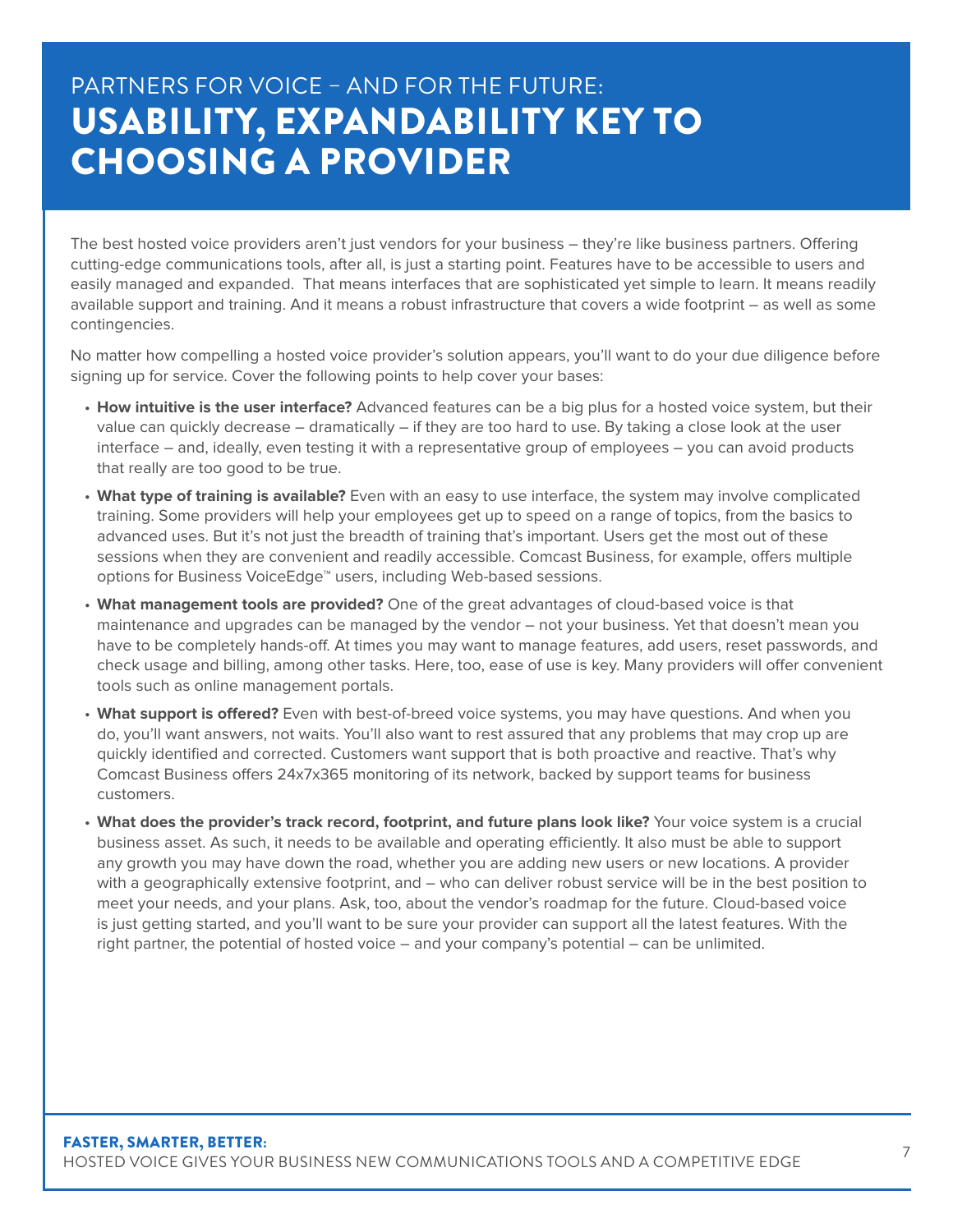# CONCLUSION

**For today's businesses, success comes with a long list of prerequisites:** agility; mobility; the ability to innovate and provide top-notch customer support. It requires companies to be able to add new employees – and even whole new locations – quickly and seamlessly, as markets and opportunities warrant. It demands that a business's most important resources, like capital and time, are focused where they can have the greatest impact on growth – not on troubleshooting technical systems and infrastructure.

Hosted voice fosters all of these goals – and does so while proving cutting-edge communications tools. Leveraging the power of the cloud, hosted voice can improve accessibility, ensure business continuity, support new trends like telecommuting, and make costs far more manageable and predictable. And the best news of all: This is just the baseline. The most compelling hosted voice systems provide advanced capabilities – like the Comcast Business VoiceEdge™ Mobile App and 'Be Anywhere' feature – that turbocharge your employees' mobility, and bolster your customer relationships.

Cloud-based voice isn't simply a new model for communications. It's a model designed expressly for the way businesses work – or should be working – today. It lets vendors focus on running and maintaining the technology, while companies focus on the innovations and service that bring them growth – and competitive advantage.